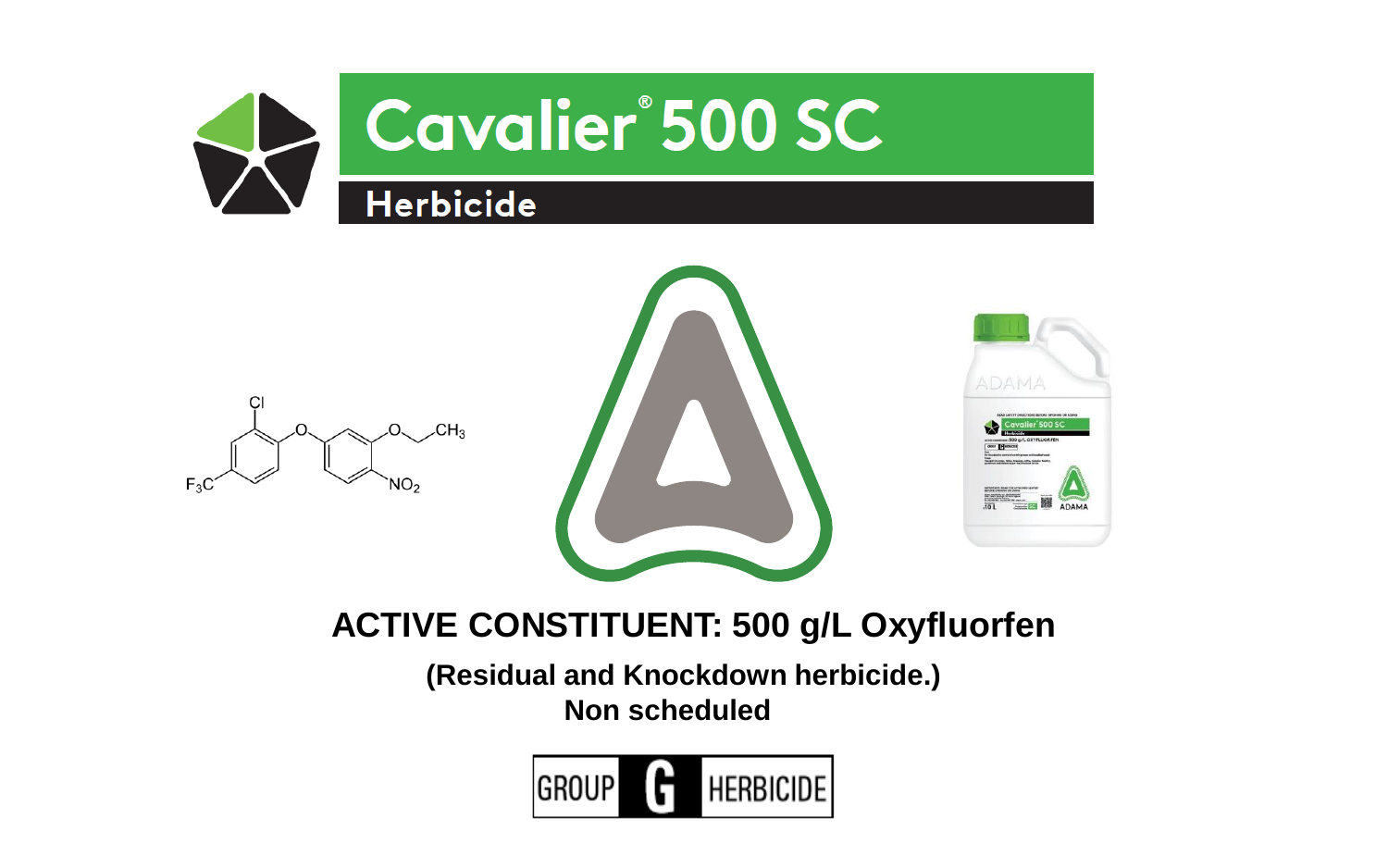### **Cavalier® 500 Label listed Weeds Controlled.**

| Weeds Controlled List: |                            |                              |  |  |  |  |
|------------------------|----------------------------|------------------------------|--|--|--|--|
|                        | <b>BEFORE GERMINATION</b>  |                              |  |  |  |  |
|                        | Amsinckia (Amsinckia spp.) | Pigweed (Portulaca olerad    |  |  |  |  |
|                        | Rarlov aracc / Hordoum     | Drickly lettuce // actuse en |  |  |  |  |

|                                | <b>BEFORE GERMINATION</b>            | <b>SEEDLINGS</b>               |              |
|--------------------------------|--------------------------------------|--------------------------------|--------------|
| Amsinckia (Amsinckia spp.)     | Pigweed (Portulaca oleracea)         | Amsinckia (Amsinckia spp.)     |              |
| Barley grass (Hordeum          | Prickly lettuce (Lactuca spp.)       | Bellvine (Ipomoea spp.)        |              |
| leporinum)                     | Red Natal grass                      | Capeweed (Arctotheca           |              |
| Barnyard grass (Echinochloa    | (Rhynchelytrum repens)               | calendula)                     | ADAMA        |
| spp.)                          | Redshank (Amaranthus                 | Common cotula (Cotula          | Cavalier 500 |
| Blackberry nightshade          | cruentus)                            | australis)                     |              |
| (Solanum nigrum)               | Ryegrass (Lolium spp.)               | Crowsfoot grass (Eleusine      |              |
| Bladder ketmia (Hibiscus       | Sesbania pea (Sesbania               | indica)                        |              |
| trionum)                       | cannabina)                           | Deadnettle (Lamium             |              |
| Burrgrass (Cenchrus australis) | Shepherd's purse (Capsella           | amplexicaule)                  |              |
| Caltrop (Tribulus terrestris)  | bursa-pastoris)                      | Groundsel (Senecio vulgaris)   |              |
| Capeweed/Arctotheca            | Small flowered mallow (Malva         | Liverseed grass (Urochloa      |              |
| calendula)                     | parviflora)                          | panicoides)                    |              |
| Chickweed (Stellaria media)    | Soursob (Oxalis pes-caprae)          | Pigweed (Portulaca oleracea)   |              |
| Crowsfoot grass (Eleusine      | Sow thistle (Sonchus                 | Potato weed (Galinsoga         |              |
| indica)                        | oleraceus)                           | parviflora)                    |              |
| Deadnettle (Lamium             | Starburr (Acanthospermum             | Redshank (Amaranthus           |              |
| amplexicaule)                  | hispidum)                            | cruentus)                      |              |
| Fat hen (Chenopodium album)    | Stinkgrass (Eragrostis               | Shepherd's purse (Capsella     |              |
| Giant pigweed (Trianthema      | cilianensis)                         | bursa-pastoris)                |              |
| portulacastrum)                | Summer grass <i>(Digitaria</i> spp.) | Sow thistle (Sonchus           |              |
| Liverseed grass (Urochloa      | Thornapple <i>(Datura</i>            | oleraceus)                     |              |
| panicoides)                    | stramonium)                          | Small flowered mallow (Malva   |              |
| Lovegrass (Eragrostis spp.)    | White eye (Richardia                 | parviflora)*                   |              |
| Pigeon grass (Setaria spp.)    | brasiliensis)                        | Stinging nettle (Urtica urens) |              |
|                                | Wild mustard (Sisymbrium             | Stinkgrass (Eragrostis         |              |
|                                | spp.)                                | cilianensis)                   |              |
|                                | Wild radish <i>(Raphanus</i>         | Wild radish (Raphanus          | $\sqrt{2}$   |
|                                | raphanistrum)                        | raphanistrum)                  |              |
|                                | Wireweed/Hogweed                     |                                |              |
|                                | (Polygonum aviculare)                |                                |              |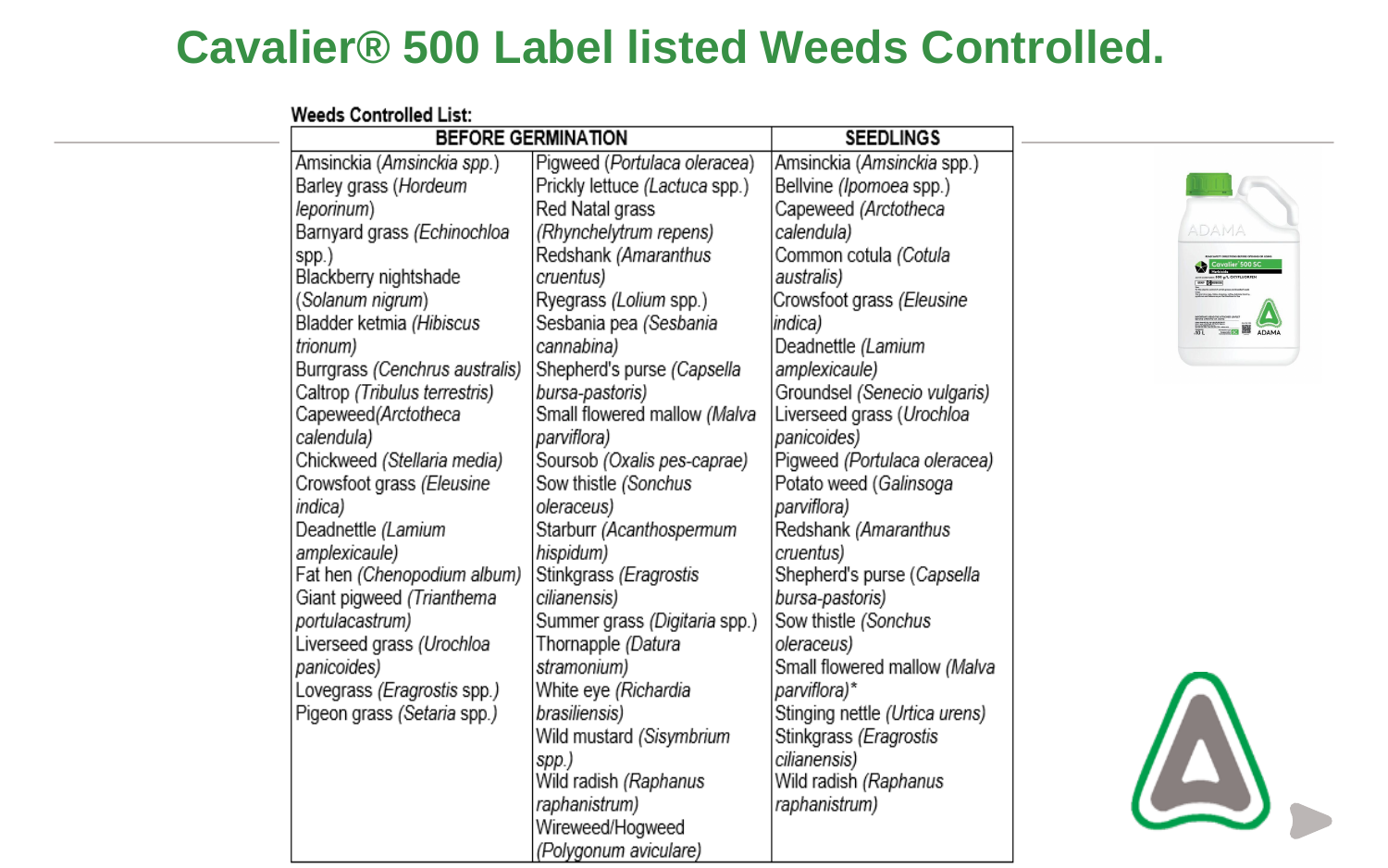### **Guide to Tolerance of Crops and Susceptibility of Weeds to Herbicides**

Control Rating

|                             | Control<br>Rating |         |
|-----------------------------|-------------------|---------|
|                             | Pre Post          | fe      |
| <u>oxyfluorfen</u>          |                   | g       |
| ageratum, tropic 1. 0       |                   | g       |
| amaranth, spiny. 1. 1       |                   | g       |
| balsamapple 0. 1            |                   | g       |
| bedstraw, catchweed 1. 1    |                   | g       |
| bittercress 1. 1            |                   | ទ<br>ក  |
| bittercress, lesser  1 1    |                   | h       |
| bluegrass, annual 2. 2      |                   |         |
| buckwheat, wild 1. 1        |                   | ji<br>k |
| burclover 1. 0              |                   | la      |
| buttercup, smallflower  1 1 |                   | k       |
| buttonweed, Virginia. 1. 0  |                   | k       |
| camphorweed10               |                   | k       |
| canarygrass 1. 1            |                   | m       |
| carpetweed22                |                   | m       |
| chamomile, mayweed 1 1      |                   | m       |
| chamomile, mayweed. 1. 1    |                   | m       |
| clover, red 2. 2            |                   | m<br>m  |
| clover, white 2. 2          |                   | m       |
| cocklebur, common. 1. 1     |                   | m       |
| crabgrass, large. 2. 2      |                   | m       |
| crotalaria 1. 0             |                   | m       |
| croton, tropic. 0. 1        |                   | n       |
| cudweed, narrowleaf. 1. 2   |                   | n       |
| fiddleneck, coast. 2. 2     |                   | n       |
| filaree, broadleaf. 1. 2    |                   | n       |
| filaree, redstem 1. 2       |                   | n       |
| filaree, whitestem 1. 2     |                   | n<br>ō  |
| fireweed  1 1               |                   | ō       |
| flixweed. 1. 1              |                   | Ō       |
|                             |                   |         |

ADAMA<br> **C**<br> **C**<br>
<br>
<br>
<br>
<br>
<br>
<br>
<br>
<br>
<br>
<br>
<br>
<br>

|                                 | Pre Pos |   |
|---------------------------------|---------|---|
| foxtail, giant 2. 2             |         |   |
| geranium, Carolina 1. 1         |         |   |
| goosegrass 2. 2                 |         |   |
| groundcherry. 1. 1              |         |   |
| groundcherry, cutleaf  1 1      |         |   |
| groundcherry, wright. 0. 1      |         |   |
| groundsel, common 1. 1          |         |   |
|                                 |         |   |
| horseweed. 1. 1                 |         |   |
|                                 |         |   |
| knotweed, prostrate 1. 1        |         |   |
| ladysthumb 1. 2                 |         |   |
| lambsquarters, common 1. 1      |         |   |
| lettuce, miners 1. 1            |         |   |
| lettuce, prickly. 1. 1          |         |   |
| mallow, little 1. 1             |         |   |
| morningglory, ivyleaf. 2. 2     |         |   |
| morningglory, tall 2. 2         |         |   |
| mustard 1. 1                    |         |   |
| mustard, black. 1. 1            |         |   |
| mustard, blue 1. 1              |         |   |
| mustard, common yellow 1. 1     |         |   |
| mustard, hedge. 1. 1            |         |   |
| mustard, tumble 1. 1            |         |   |
| mustard, wild. 1. 1             |         |   |
| nettle, burning 1. 1            |         |   |
| nightshade 1. 1                 |         |   |
| nightshade, American black 1. 1 |         |   |
| nightshade, black 1.            |         | 1 |
| nightshade, eastern black 1 1   |         |   |
| nightshade, hairy. 1. 1         |         |   |
| oat, wild 1. 1                  |         |   |
| orach, red 1. 1                 |         |   |
| oxalis, buttercup 2. 1          |         |   |
|                                 |         |   |

|                                                           | Control<br>Rating<br>Pre Post |
|-----------------------------------------------------------|-------------------------------|
| pansy, field 1. 1                                         |                               |
| pepperweed 1.                                             |                               |
| pepperweed, clasping 1.                                   |                               |
| pepperweed, Virginia 1. 1                                 |                               |
| pigweed, prostrate 1.                                     |                               |
| pigweed, redroot 1.                                       |                               |
| pimpernel, scarlet 1.                                     |                               |
| poinsettia, wild                                          | $1. \ldots 2$                 |
| puncturevine 1. 1                                         |                               |
| .<br>purslane, common ........2....2                      |                               |
| pusley, Florida. 1.                                       |                               |
| rocket, London                                            |                               |
| rockpurslane, redmaids. 1. 1                              |                               |
| ryegrass, Italian 0. 2                                    |                               |
| sage, lanceleaf 0. 1                                      |                               |
| sandspurry, red $\ldots \ldots \ldots \ldots$ 1. $\ldots$ |                               |
| sesbania, hemp. 0.                                        |                               |
| shepherdspurse22                                          |                               |
| sicklepod. 0. 2                                           |                               |
| sida, prickly 1. 2                                        |                               |
| smartweed, Pennsylvania 2. 2                              |                               |
| sorrel, red                                               |                               |
| sowthistle, annual 1.                                     |                               |
| speedwell, birdseye  1                                    |                               |
| speedwell, Persian  1                                     |                               |
| spurge, garden 1.                                         |                               |
| spurge, spotted20                                         |                               |
| spurry, corn 1. 1                                         |                               |
| tansymustard.                                             | $1, \ldots$                   |
| thistle, bull. 1.                                         |                               |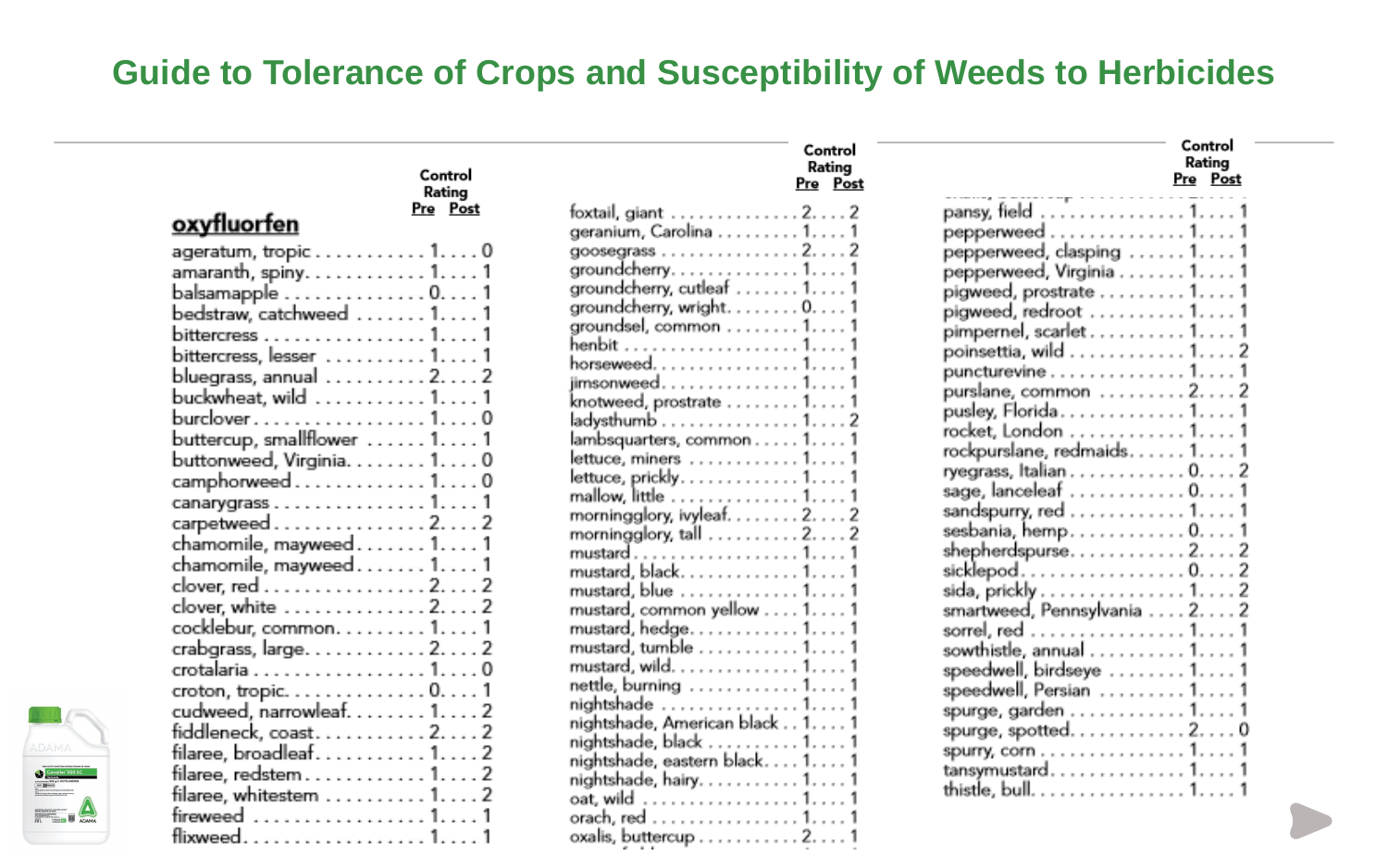#### ADAMA

# *Cavalier® 500 SC Herbicide directions for use.*

Enhancing broadleaf control as a spike. 36 mL with knockdown herbicides. For use Boom.

Forestry other tree crops Rate 1.5L/ha to 1.9L/ha.

Handgun application (2mL/10m<sup>2</sup>)

Permit No 85190 Industrial areas, Non-crop Situations, Roadside, Rail and Rights-of-way. 1.5L/ha to 1.9L/ha. (Argo Industries) Jurisdiction: ALL States.

Handgun application (2mL/10m<sup>2</sup>)

### **Adama Future label extensions**

- Fence lines, firebreaks,
- Non-crop Situations, Roadside, Rail and Rights-of-way.
- Handgun, knapsack.
- Aerial updating.



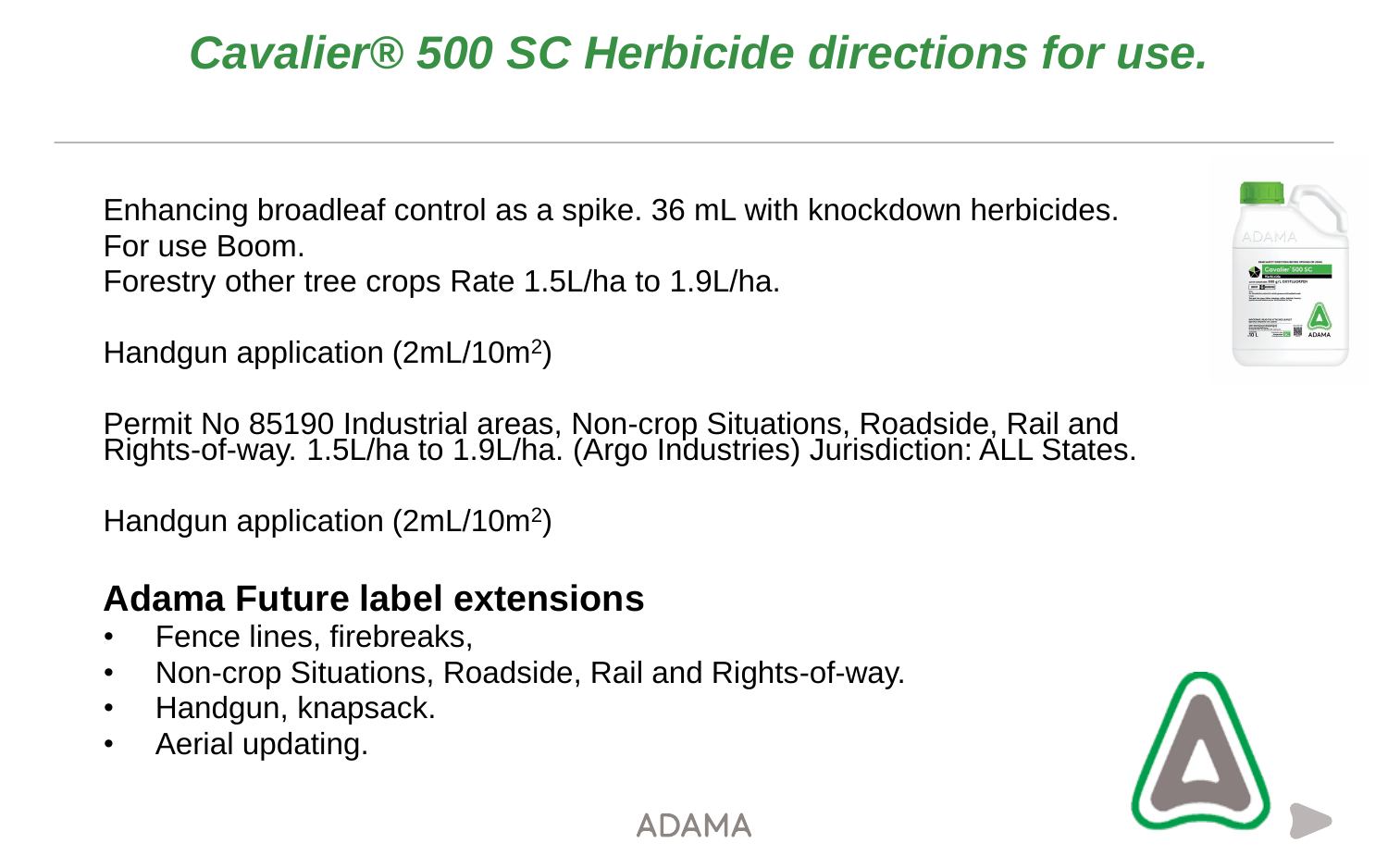#### ADAMA

Residual and some knockdown. At low rates, oxyfluorfen acts as a contact herbicide, though it has good pre-emergence activity at higher rates.

Put simply It works by attacking the fats and proteins of plant cell membranes.(Effecting photosynthesis.)

- Inhibits protoporphyrinogen oxidase (or protox)
- Affects chlorophyll biosynthesis

HERBICID

GROUP

• Causing cell membrane disruption and desiccation

### **Adding it to knockdowns give the power of two modes of action.**







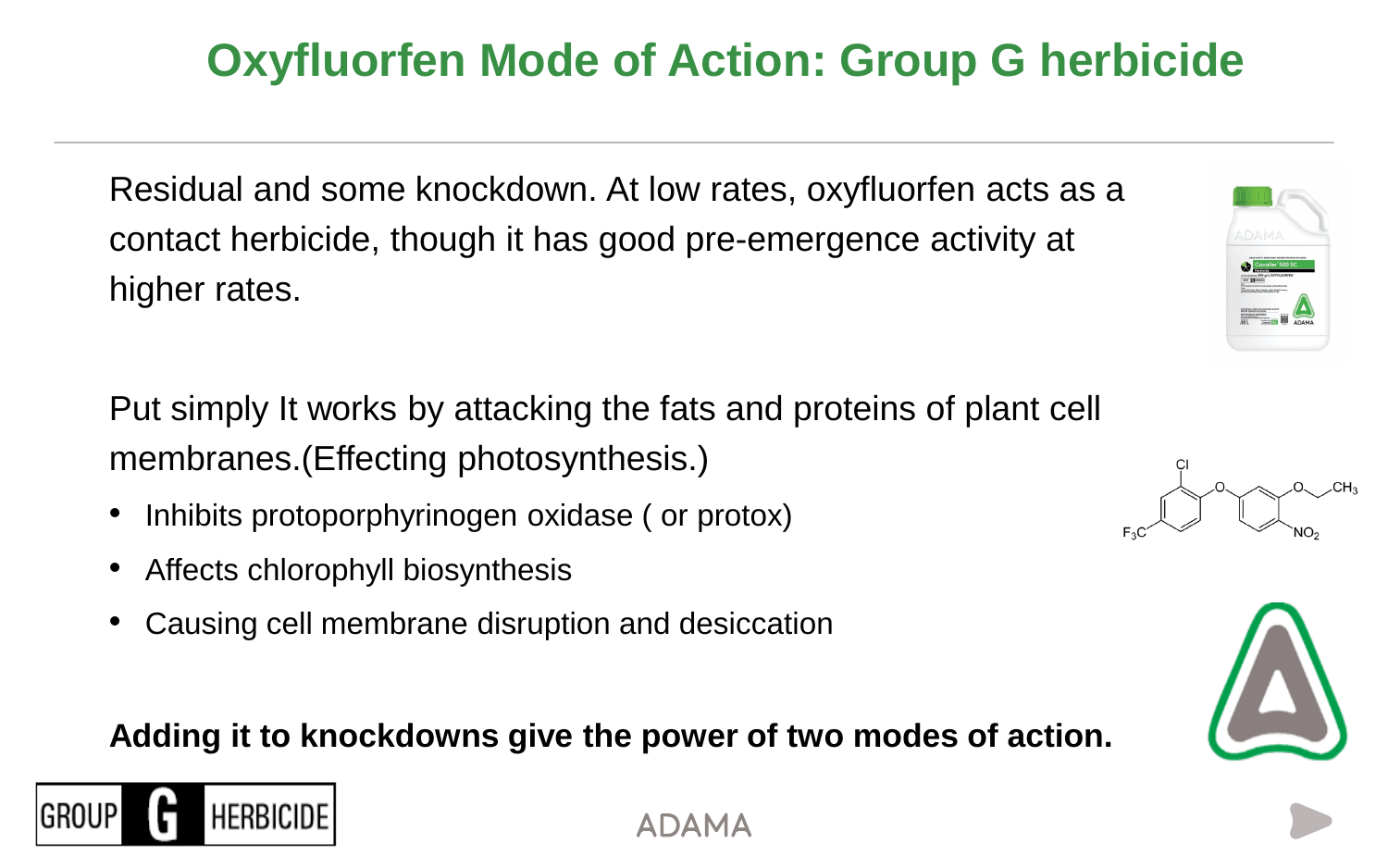# **Oxyfluorfen** *Pesticide profile.*

### **Breakdown in soil and groundwater:**

- Oxyfluorfen is moderately persistent in most soil environments, with a representative field half-life of about 30 to 40 days
- The main mechanism of degradation in soils may be photodegradation and evaporation/codistillation in moist soils .
- Oxyfluorfen is very well-sorbed to most soils Soil binding is highest in soils with high organic matter and clay content. (Creates a skin or membrane)

ADAMA

- Once oxyfluorfen is adsorbed to soil particles, it is not readily removed . (Very soil fast.)
- Oxyfluorfen did not leach below 10 cm in any soil except sand.



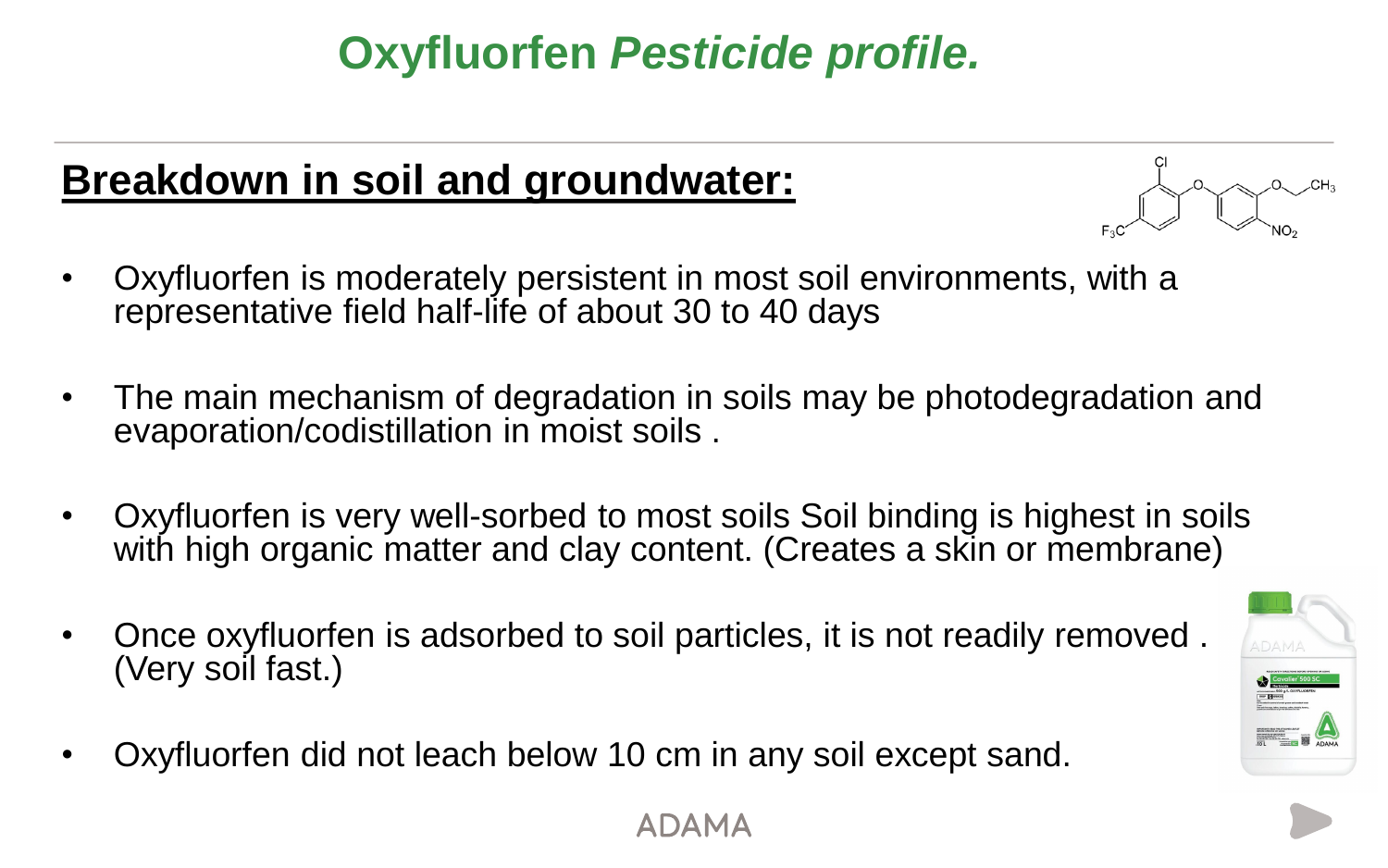# **Oxyfluorfen** *Pesticide profile cont.*

#### **Water**

- It is practically insoluble in water, and therefore is unlikely to be appreciably mobile in most instances, unless the sorptive capacity of the soil is exceeded.
- Breakdown in water: In water, oxyfluorfen is rapidly decomposed by light .
- Because oxyfluorfen is nearly insoluble in water and has a tendency to adsorb to soil, it will be sorbed to suspended particles or sediments.
- Breakdown in vegetation: There is very little movement of oxyfluorfen within treated plants. It is not readily metabolized by plants, but since it is not readily taken up by roots, residues in plants are generally very low



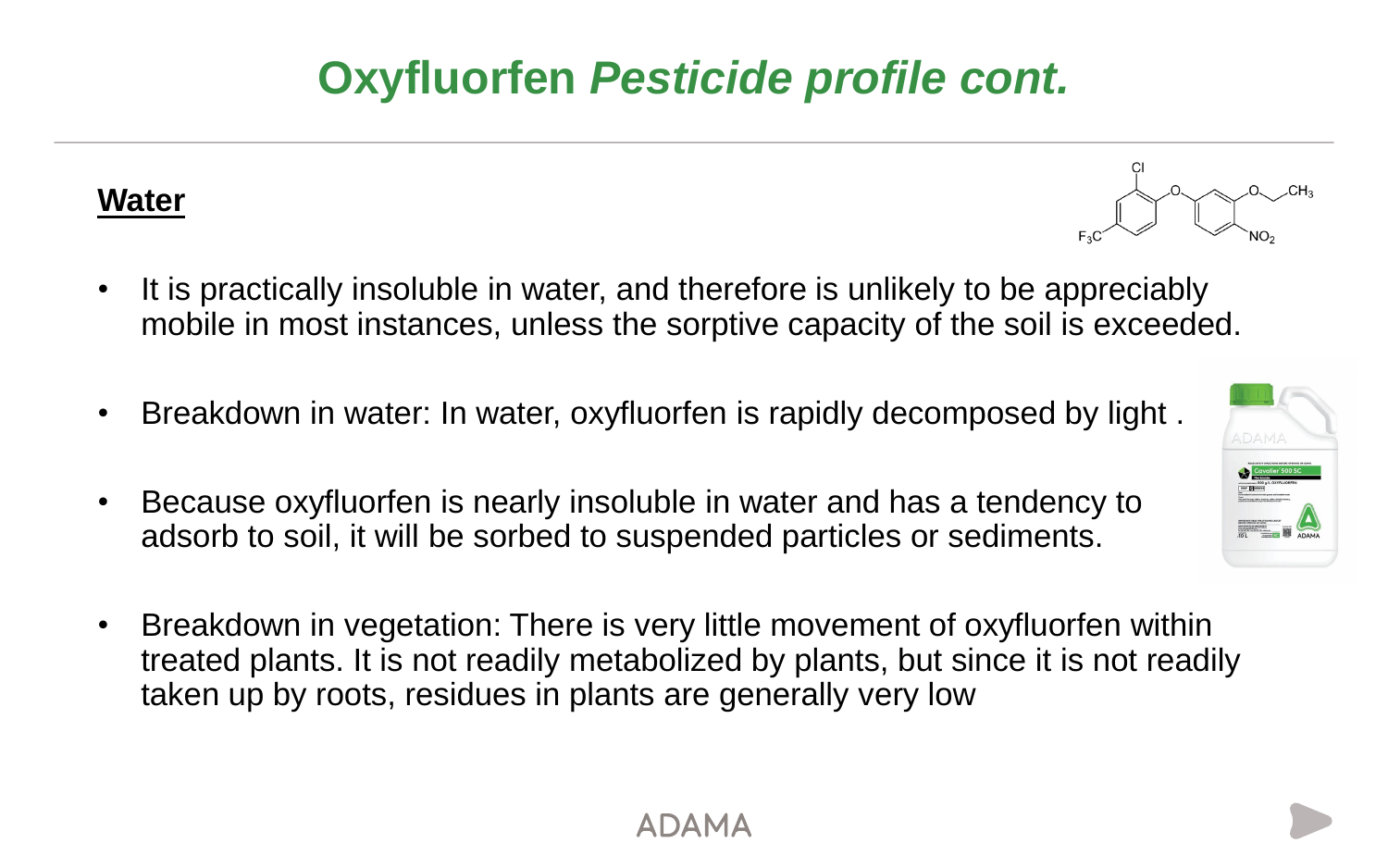# **Cavalier® 500 SC (Oxyfluorfen)**

# **Summary of benefits use for Forestry**

- **Is** *extremely soil fast and suitable for use by ground based in sensitive areas.*
- *Best results are obtained from use in combination.*
- Used as part of an IPM strategy. (Group G.) a great tool in your weed control program.
- No smell no problems
- Great environmental profile.
- Cost effective and the highest loaded Oxyfluorfen on the market.



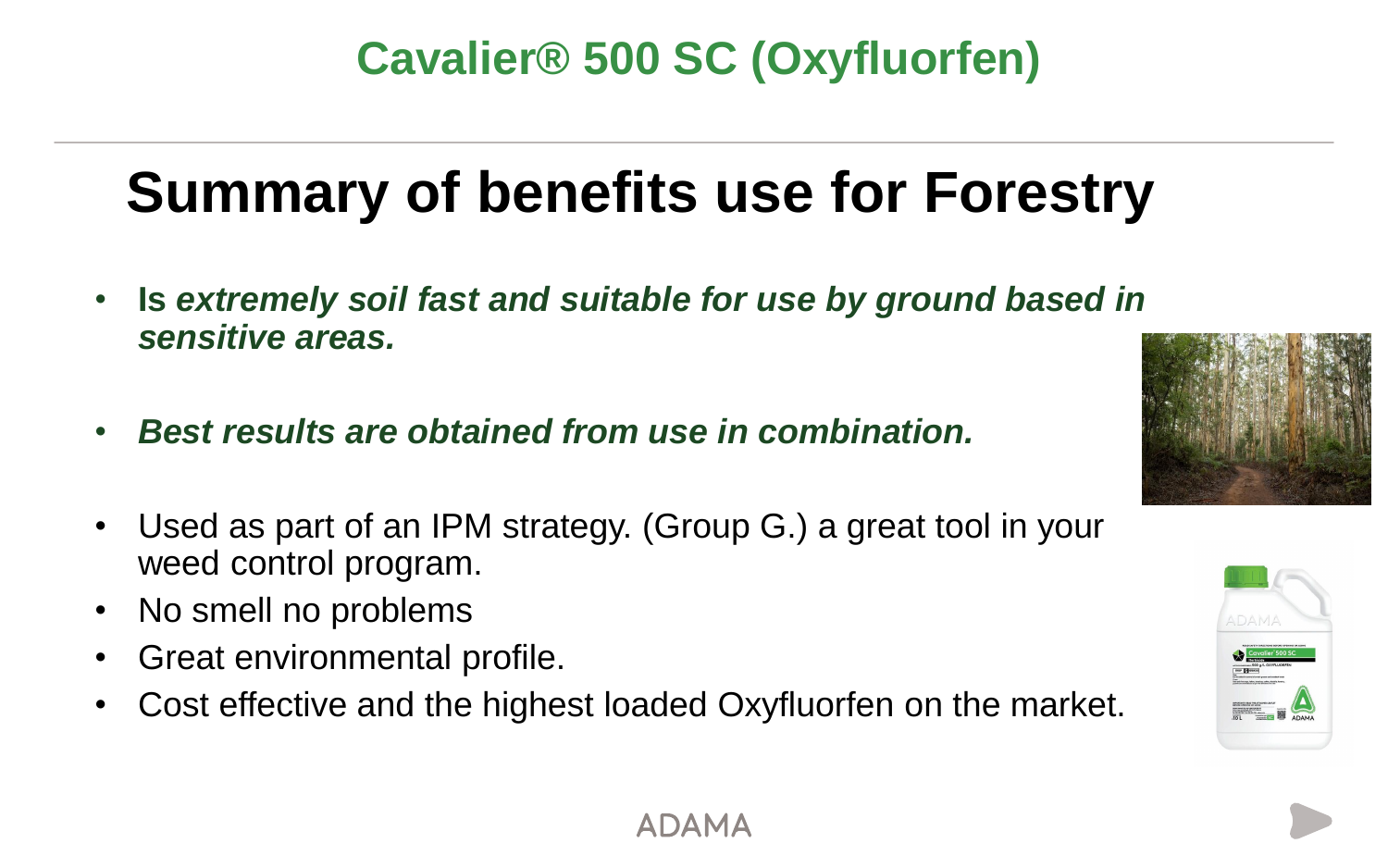# **Oxyfluorfen** *Pesticide profile.*

### **Cavalier 500 has a great environmental profile.**

| <b>Common Name</b> | <b>Pesticide</b><br><b>Movement</b> | <b>Soil Half-life</b><br>(days) | <b>Water Solubility</b> | <b>Sorption</b><br><b>Coefficient (soil</b> |  |
|--------------------|-------------------------------------|---------------------------------|-------------------------|---------------------------------------------|--|
|                    | <b>Rating</b>                       |                                 | (mg/l)                  | Koc)                                        |  |
| Oxyfluorfen        | <b>Extremely Low</b>                | 35                              |                         | 100,000                                     |  |
|                    |                                     |                                 |                         |                                             |  |



**Source: PPDB -** Pesticide Properties Data Base University of Hertfordshire and **Extoxnet** - The University of Michigan State, Oregon.

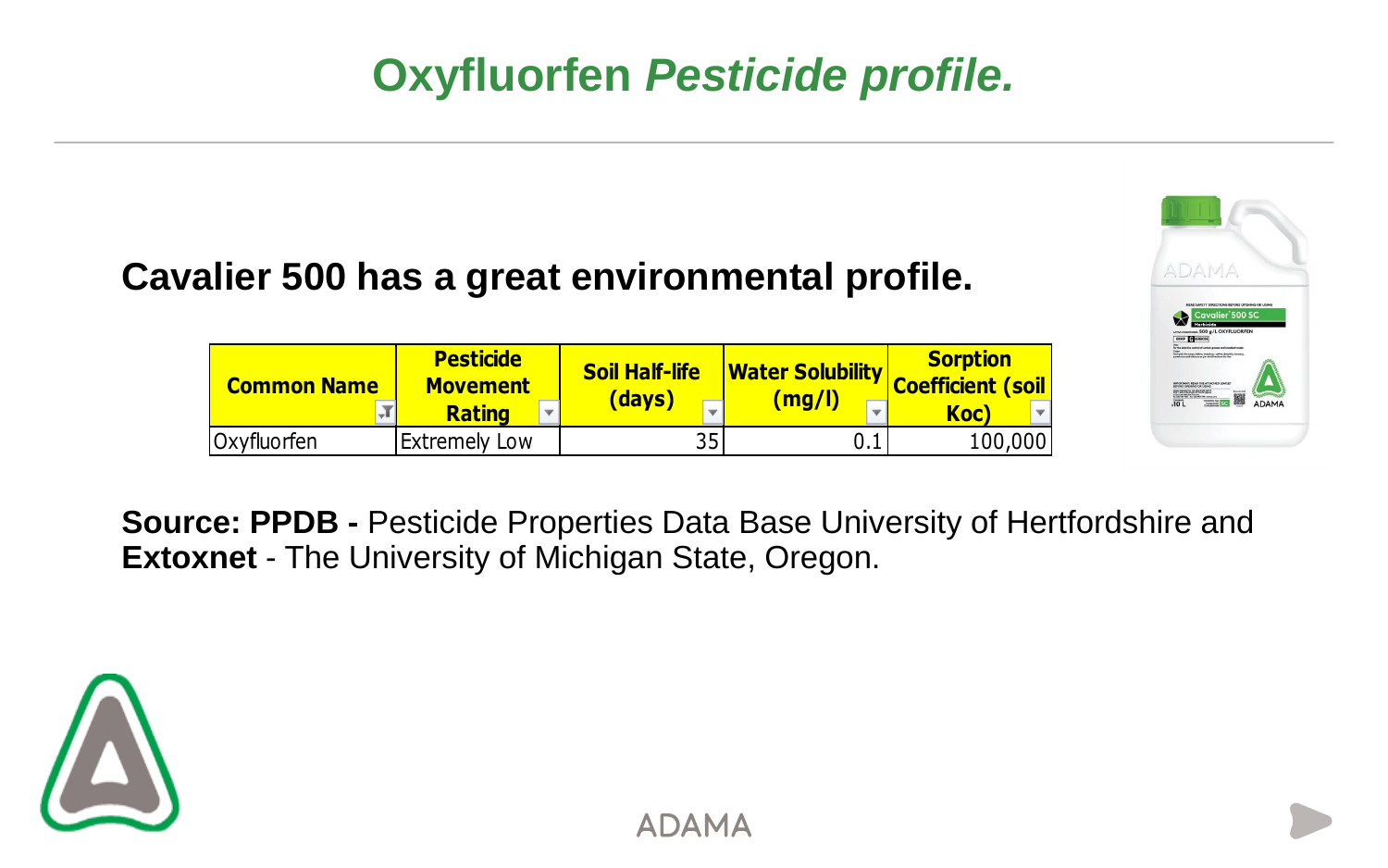# **Cavalier® 500 SC Herbicide**

### APVMA Permit No 85190 Argo Industries Pty Ltd.







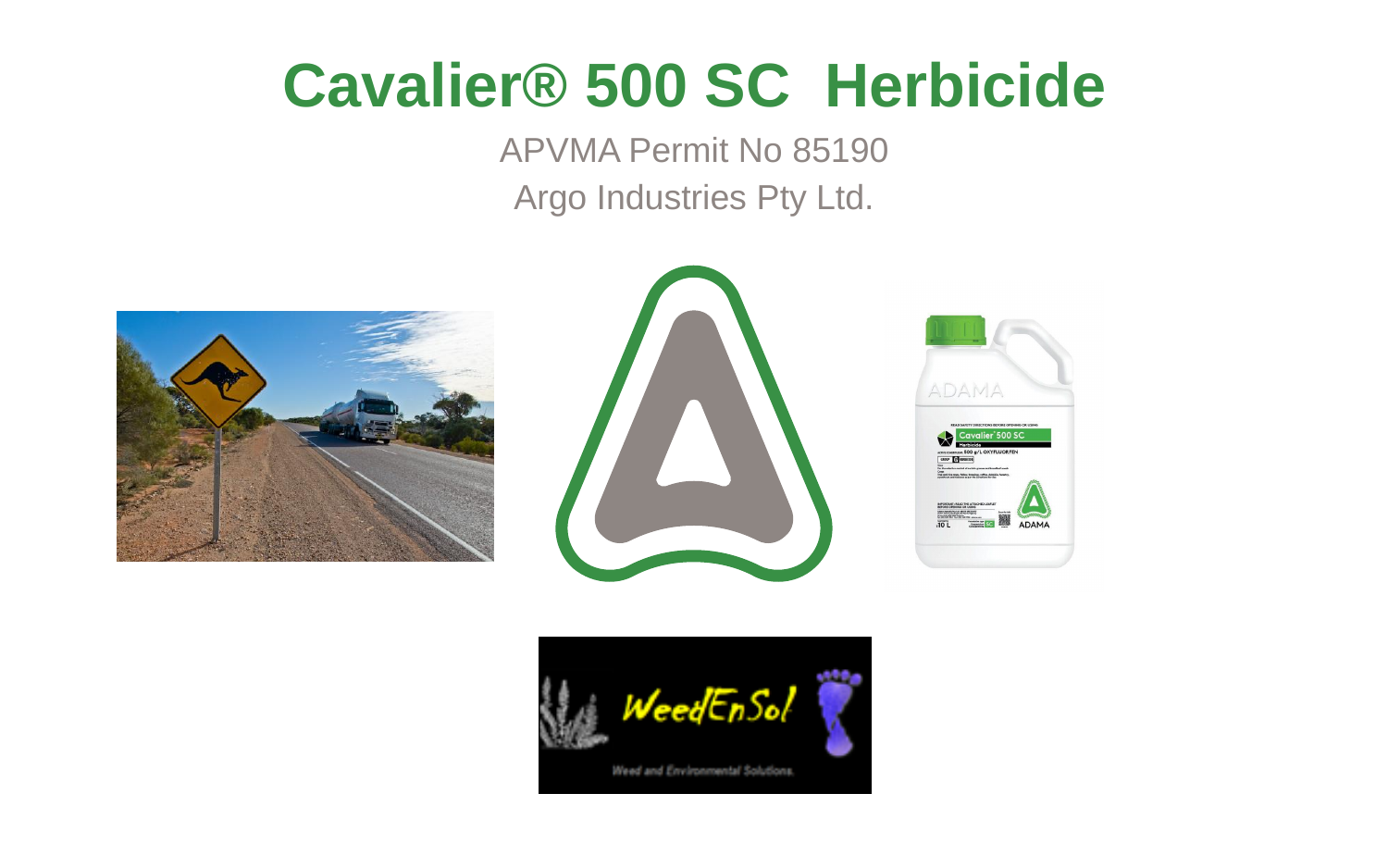### *Cavalier® 500 SC APVMA Permit No 85190*

**Use All states. (1.5-1.9L/ha ) Industrial areas, Non-crop Situations, Roadside, Rail and Rights-ofway**.

**Critical Use Comments:** 

Maximum of one application per season.

Minimum re-treatment interval of 6 months.

Use in accordance with the approved label.





DO NOT apply by spraying equipment carried on the back of the user.

Grazing: DO NOT allow livestock to graze treated weeds.



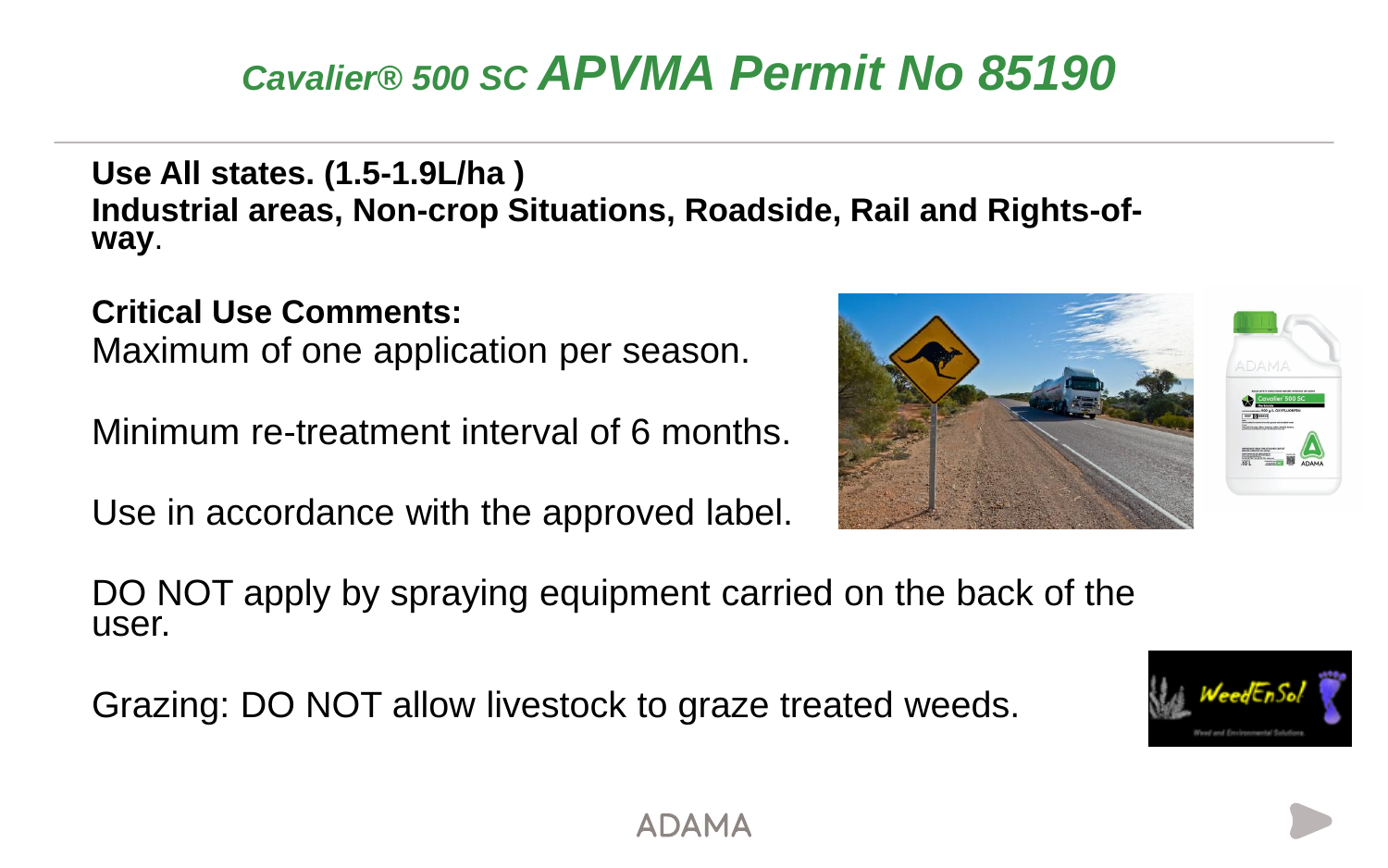

# *Cavalier® 500 SC Boom application.*

| <b>Brand</b>                             |  |                                 | <b>Poison</b><br>schedual             |  | <b>Active</b>                                                         | <b>Mode of Action</b>                           | <b>Comments</b>                  |  | <b>Other</b>                                                                                                                                                                                                             |  |
|------------------------------------------|--|---------------------------------|---------------------------------------|--|-----------------------------------------------------------------------|-------------------------------------------------|----------------------------------|--|--------------------------------------------------------------------------------------------------------------------------------------------------------------------------------------------------------------------------|--|
| <b>Cavalier® 500</b>                     |  |                                 | None allocated                        |  | Oxyfluorfen                                                           | Group G                                         | (Some knockdown and<br>residual) |  | Residual control. Very<br>soil fast no movement<br>risks.                                                                                                                                                                |  |
| <b>Regimes</b>                           |  | <b>Treatment</b>                | <b>Situation</b>                      |  | <b>Chemical</b>                                                       | <b>Rate Product (Kg)</b><br>or L/ha)            | Area sprayed<br>$(\%)$           |  | <b>Comments</b>                                                                                                                                                                                                          |  |
| <b>Very Low Risk</b><br><b>Treatment</b> |  | <b>Autumn Low</b><br><b>EMS</b> | Roadside and<br>roadside<br>furniture |  | Wipe Out Pro 540<br>Lynx (Metsulfuron<br>(methyl)<br>Cavalier® 500 SC | $1.6 - 2.5$ L<br>20 <sub>g</sub><br>$1 - 1.9$ L | 100                              |  | Note Cavalier 500 (Under APVMA<br>Permit no 85190) is registered for<br>Forestry and other uses. Very<br>low movement potential. Note<br>Sulfometuron is at knockdown<br>rates and its movement potential<br>is reduced. |  |
|                                          |  |                                 |                                       |  | Pulse                                                                 | 0.2%                                            |                                  |  |                                                                                                                                                                                                                          |  |

| <b>Regimes</b>               | <b>Treatment</b>         | <b>Situation</b>      | <b>Chemical</b>                      | <b>Rate Product (Kg)</b><br>or L/ha) | Area sprayed<br>(%) | <b>Comments</b>                                                                                     |  |
|------------------------------|--------------------------|-----------------------|--------------------------------------|--------------------------------------|---------------------|-----------------------------------------------------------------------------------------------------|--|
|                              |                          |                       | Wipe Out Pro 540                     | $1.6 - 2.5$ L                        | 100                 | Note Cavalier 500 (Under APVMA                                                                      |  |
|                              |                          |                       | Metsulfuron methyl 600               | 20 <sub>g</sub>                      |                     | Permit no 85190) is registered for<br>Forestry and other uses. Very low<br>movement potential. Note |  |
| Low Risk<br><b>Treatment</b> | <b>Autumn Low</b><br>EMS | roadside<br>furniture | <b>Roadside and Cavalier® 500 SC</b> | $1 - 1.9$ L                          |                     | Sulfometuron is at knockdown                                                                        |  |
|                              |                          |                       | <b>Sulfometuron</b>                  | 20 g to 40 g                         |                     | rates and its movement potential<br>is reduced. Note: some minor<br>creep will occur.               |  |
|                              |                          |                       | <b>Pulse</b>                         | 0.2%                                 |                     |                                                                                                     |  |
|                              |                          |                       |                                      |                                      |                     |                                                                                                     |  |

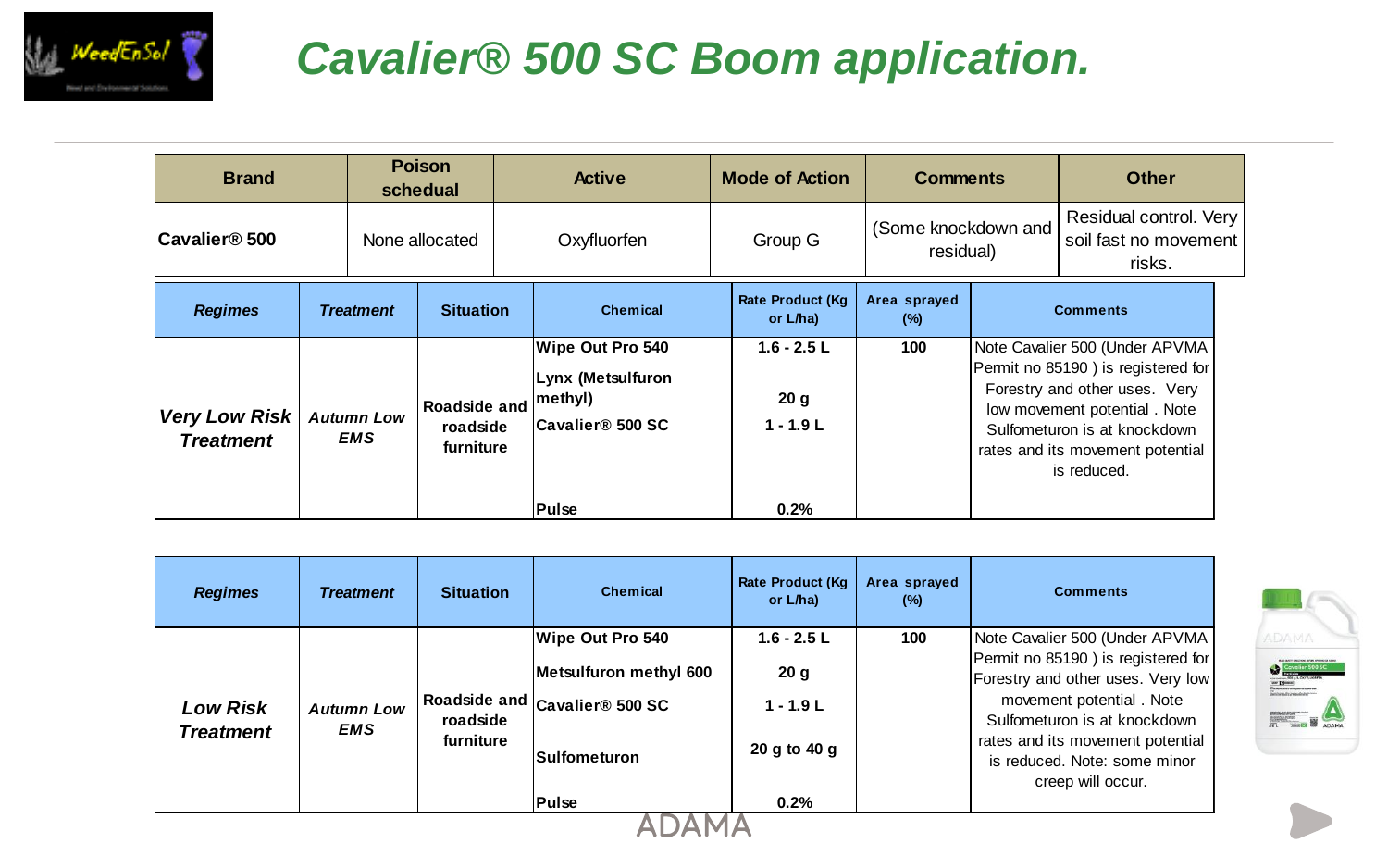# **Cavalier® 500 SC Hang gun application.**

• **Assumes 1000/L ha adjust accordingly or apply as per the label @2ml per m<sup>2</sup> .**

> Cavalier® 500 @ 150 ml to 190mL /100 L. (Plus other herbicides listed)

• **Assumes 500/L ha adjust accordingly or apply as per the label @2ml per m<sup>2</sup> .**

> Cavalier® 500 @ 300 ml to 380mL /100 L. (Plus other herbicides listed)









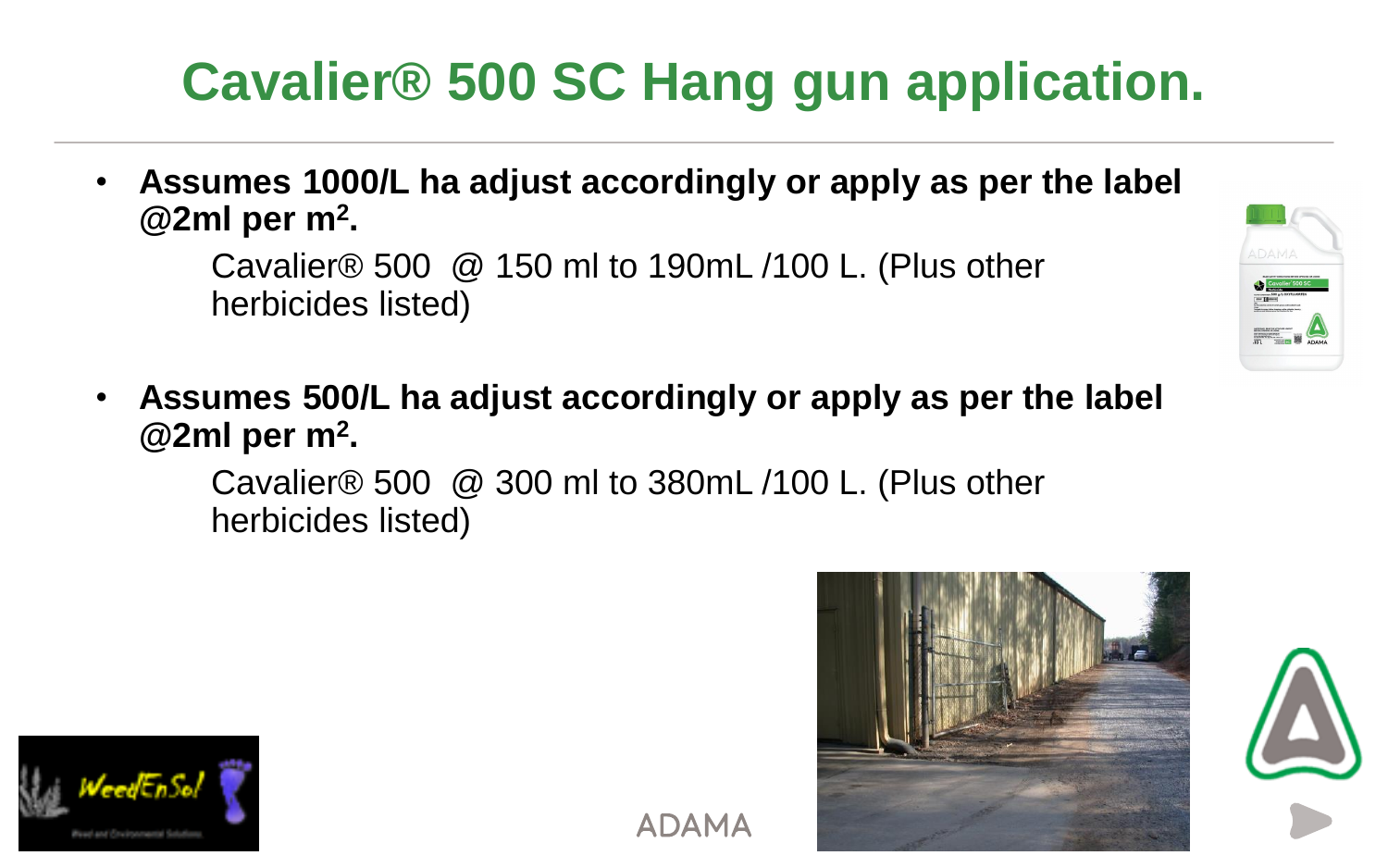

**Cavalier® 500 SC (Oxyfluorfen)** 

# **Summary of benefits used under APVMA Permit No 85190**



**Is** *extremely soil fast and suitable for use in sensitive and any industrial weed control situation.* (Great environmental profile.)

Used as part of an IPM strategy. (Group G.) a great tool in your weed control program.

Performs best in combinations with key herbicides.

No smell no problems

Cost effective and the highest loaded Oxyfluorfen on the market.



**ADAMA**